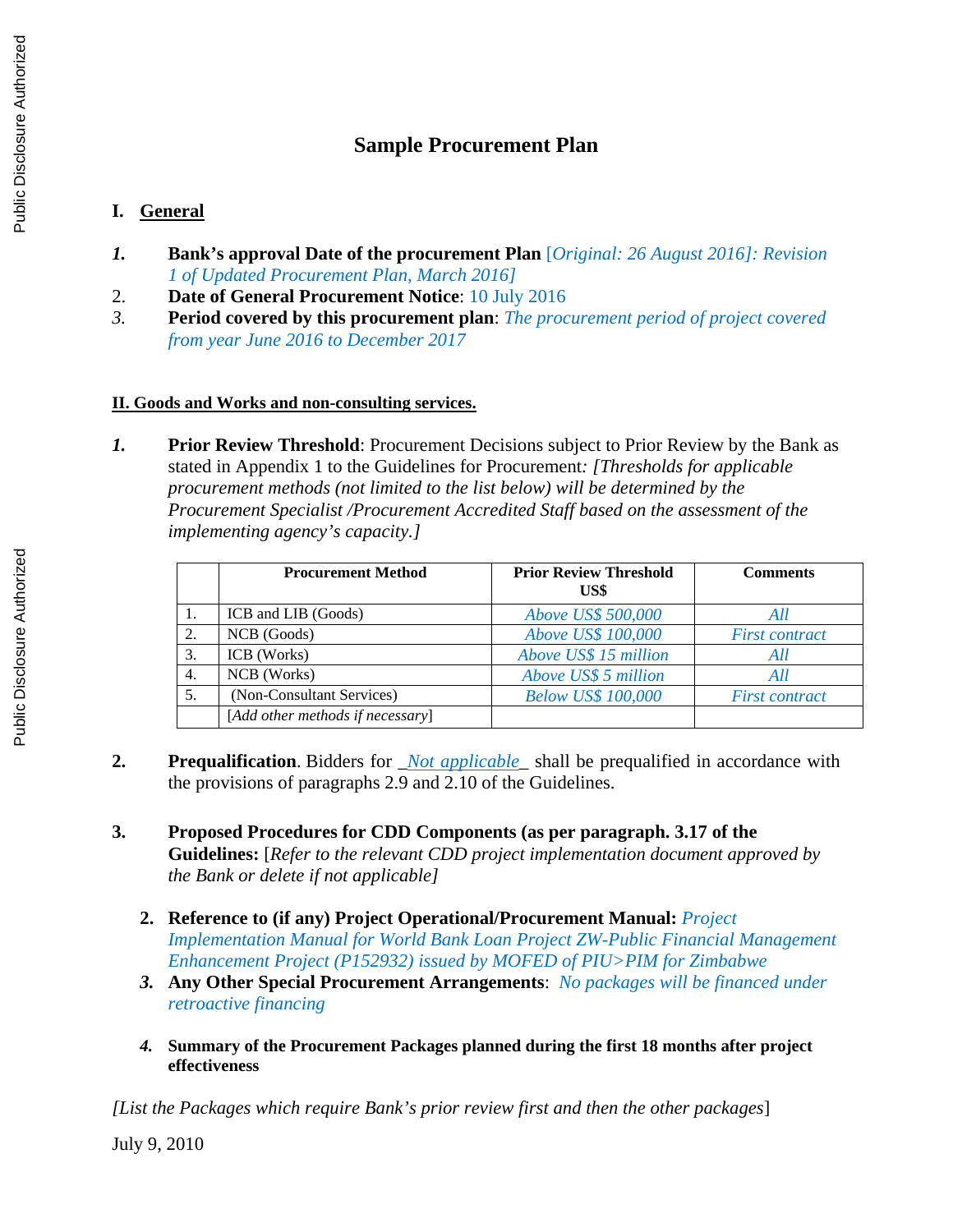| 1           | $\overline{2}$                                         | 3                                | $\boldsymbol{4}$ | 5                                             | 6                                             | 7                            |
|-------------|--------------------------------------------------------|----------------------------------|------------------|-----------------------------------------------|-----------------------------------------------|------------------------------|
| Ref.<br>No. | <b>Description</b>                                     | <b>Estimated</b><br>Cost<br>US\$ | <b>Packages</b>  | <b>Domestic</b><br>Preferenc<br>e<br>(yes/no) | <b>Review</b><br>by Bank<br>(Prior /<br>Post) | <b>Comments</b>              |
|             | Summary of the<br>ICB (Works)                          | <b>NIL</b>                       | <b>NIL</b>       | N <sub>O</sub>                                | <b>NIL</b>                                    | No major works               |
|             | Summary of the<br>ICB (Goods)                          | 7,292,082.00                     | 6                | N <sub>O</sub>                                | Prior                                         |                              |
|             | Summary of the<br>NCB (Works)                          | <b>NIL</b>                       | <b>NIL</b>       | N <sub>O</sub>                                | <b>NIL</b>                                    | No major works               |
|             | Summary of the<br>NCB (Goods)                          | <b>NIL</b>                       | <b>NIL</b>       | N <sub>O</sub>                                | <b>NIL</b>                                    |                              |
|             | Summary of the<br>ICB (Non-<br>Consultant<br>Services) | <b>NIL</b>                       | <b>NIL</b>       | N <sub>O</sub>                                | <b>NIL</b>                                    |                              |
|             | Summary of the<br><b>SHOPPING</b><br>(Goods)           | 235,000.00                       | 5                | N <sub>O</sub>                                | Prior                                         |                              |
|             | Summary of the<br>DC (Goods)                           | 500,000.00                       | $\overline{1}$   | N <sub>O</sub>                                | Prior                                         | <b>Direct</b><br>Contracting |

## **III. Selection of Consultants**

**1. Prior Review Threshold**: Selection decisions subject to Prior Review by Bank as stated in Appendix 1 to the Guidelines Selection and Employment of Consultants:

|          | <b>Selection Method</b>     | <b>Prior Review Threshold</b> | <b>Comments</b> |
|----------|-----------------------------|-------------------------------|-----------------|
| <b>.</b> | Competitive Methods (Firms) | Above US\$ 100,000            |                 |
| <u>.</u> | Single Source (Firms)       |                               |                 |
|          | Individual                  | <b>Above US\$ 50,000</b>      |                 |

- **2. Short list comprising entirely of national consultants**: Short list of consultants for services, estimated to cost less than \$\_*300,000*\_equivalent per contract, may comprise entirely of national consultants in accordance with the provisions of paragraph 2.7 of the Consultant Guidelines.
- *3. Any Other Special Selection Arrangements: [including advance procurement and retroactive financing, if applicable or delete if not applicable]*
- **4. Consultancy Assignments with Selection Methods and Time Schedule**

| Ref. No. | <b>Description of</b><br><b>Assignment</b> | <b>Estimated</b><br>Cost<br>US\$<br>million | <b>Packages</b> | <b>Review</b><br>by Bank<br>(Prior /<br>Post) | Comments |
|----------|--------------------------------------------|---------------------------------------------|-----------------|-----------------------------------------------|----------|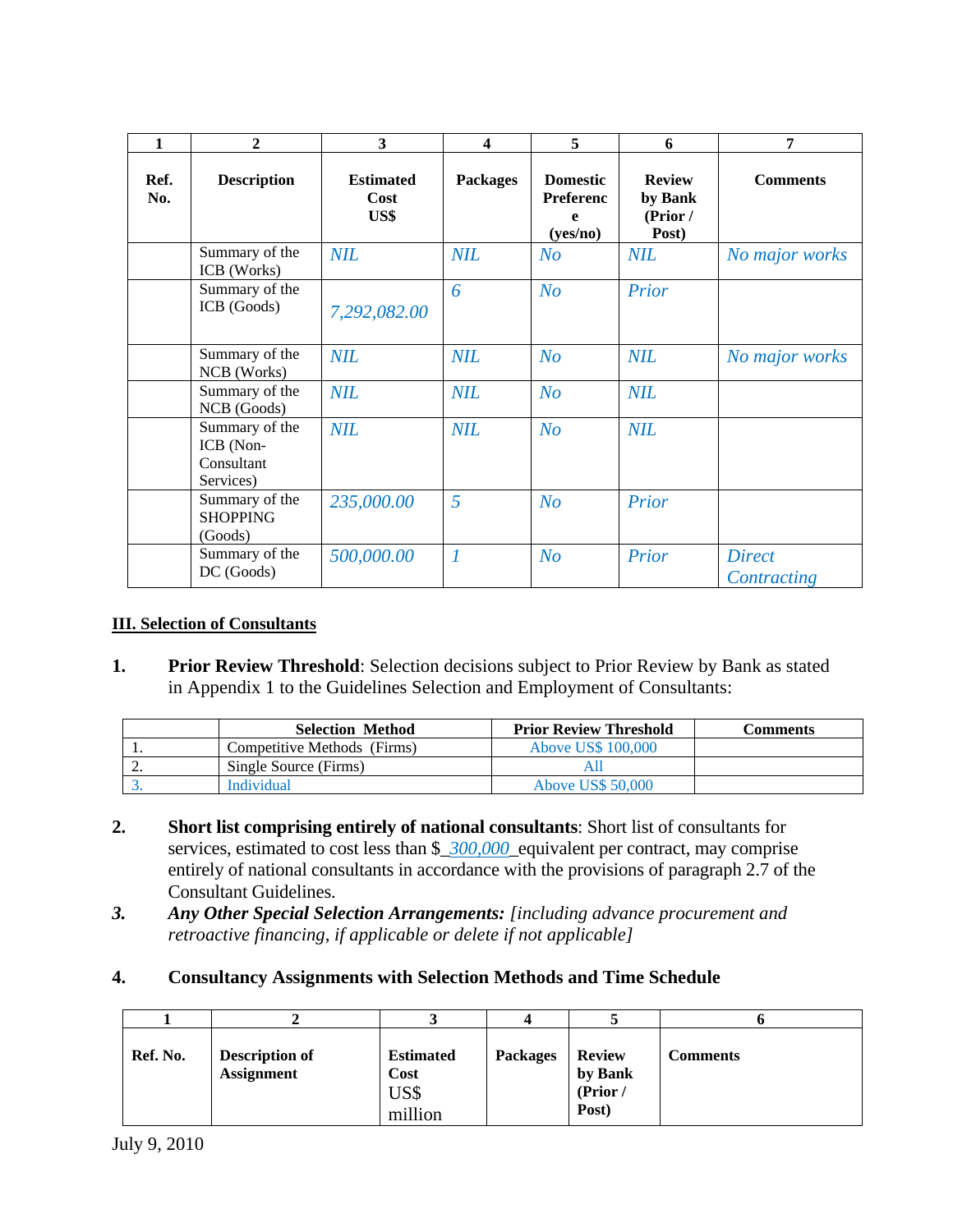| Summary of          | 15,000.00  |               | Prior | <b>Least Cost Selection</b>   |
|---------------------|------------|---------------|-------|-------------------------------|
| number of contracts |            |               |       |                               |
| that will be let    |            |               |       |                               |
| under LCS           |            |               |       |                               |
| Summary of          | 98,000.00  | $\mathbf{1}$  | Prior | <b>Consultants Quality</b>    |
| number of contracts |            |               |       | <b>Selection</b>              |
| that will be let    |            |               |       |                               |
| under CQS           |            |               |       |                               |
| Summary of          | 675,000.00 | <sup>12</sup> | Prior | <b>Individual Consultants</b> |
| number of contracts |            |               |       |                               |
| that will be let    |            |               |       |                               |
| under IC            |            |               |       |                               |